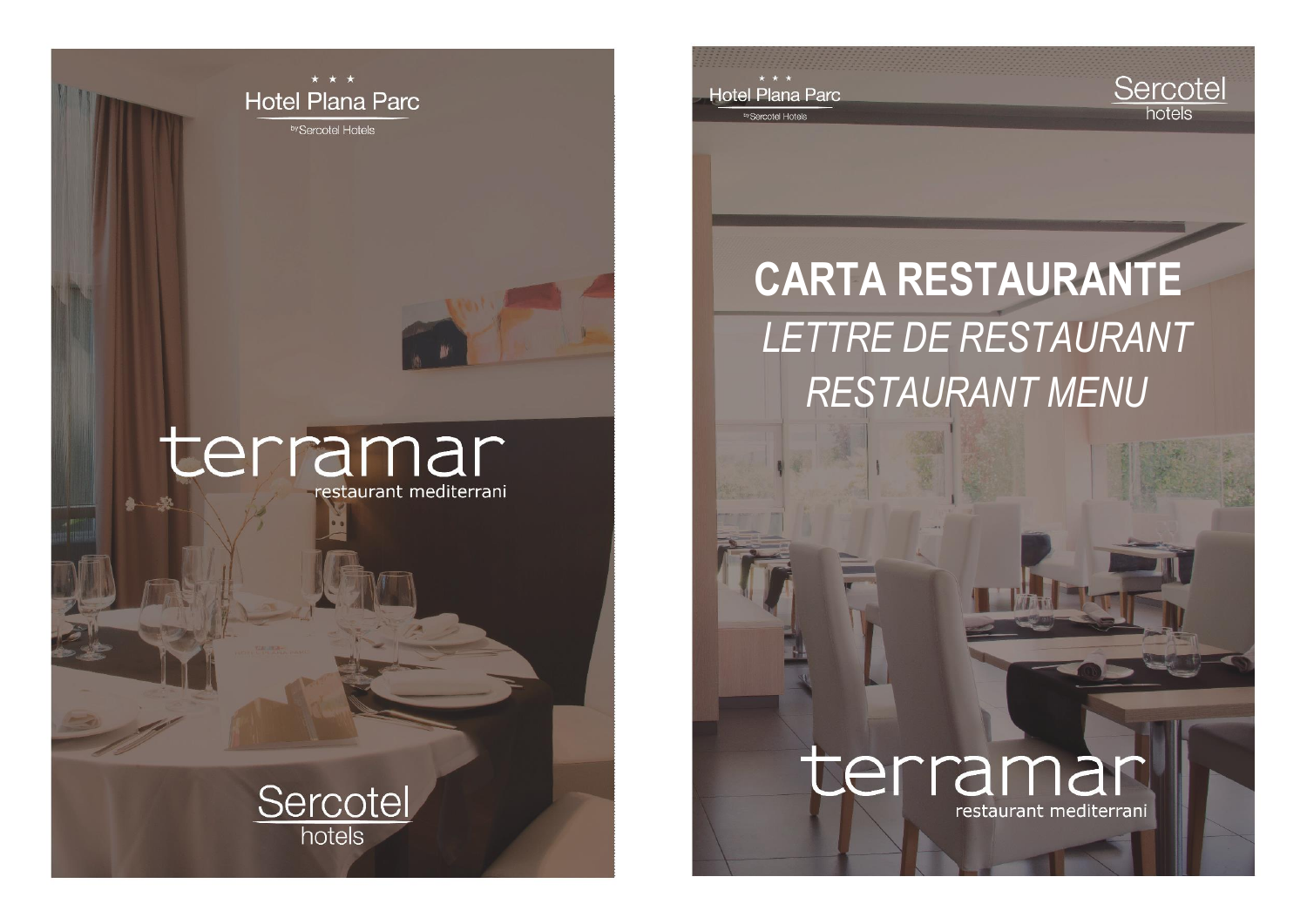

by Sercotel Hotels

## **PARA EMPEZAR** *POUR COMMENCER | STARTER*

| <b>Croquetas caseras</b>                  | 1€/ud |
|-------------------------------------------|-------|
| Croquettes de la Maison                   |       |
| <b>House made Croquettes</b>              |       |
|                                           |       |
| Gambas al ajillo                          | 10€   |
| Crevettes a l'ail avec petite Anguille    |       |
| Prawns with garlic and Eels               |       |
|                                           |       |
| <b>Calamar Plana Parc</b>                 | 14€   |
| Calmar Plana Parc                         |       |
| Squid Plana Parc                          |       |
|                                           |       |
| Tabla de Jamón y Queso                    | 12€   |
| Jambon d'Espagne et Fromage               |       |
| Spanish Jam and Cheese                    |       |
|                                           |       |
| Tosta de Verduras de Temporada con Anchoa | 4€    |
| Toast avec Legumes et Anchoise            |       |
| Toasted Bread with Vegetables and Anchovy |       |
|                                           |       |
| <b>Huevos Rotos con Foie</b>              | 12€   |
| Oeuf Bruille avec Foie-Gras               |       |



Scrumbled Eggs with Foie-Gras



**POSTRES** *DESSERTS*

**Postres Caseros 3€** Desserts Fait Maison Homemade Desserts

**Tartas Caseras 4€** Tartes Fait Maison Homemade Cakes

**Fruta del Tiempo 3€** Fruits de Saison Seasonal Fruit

**Helados 3€** Crème glacée Ice creams

\*Tenemos a su disposición la composición nutricional de cada plato. Ley de información Alimentaria (Alérgenos). \*We have the nutritional information of each dish available on request. Food Information Act (Allergens).





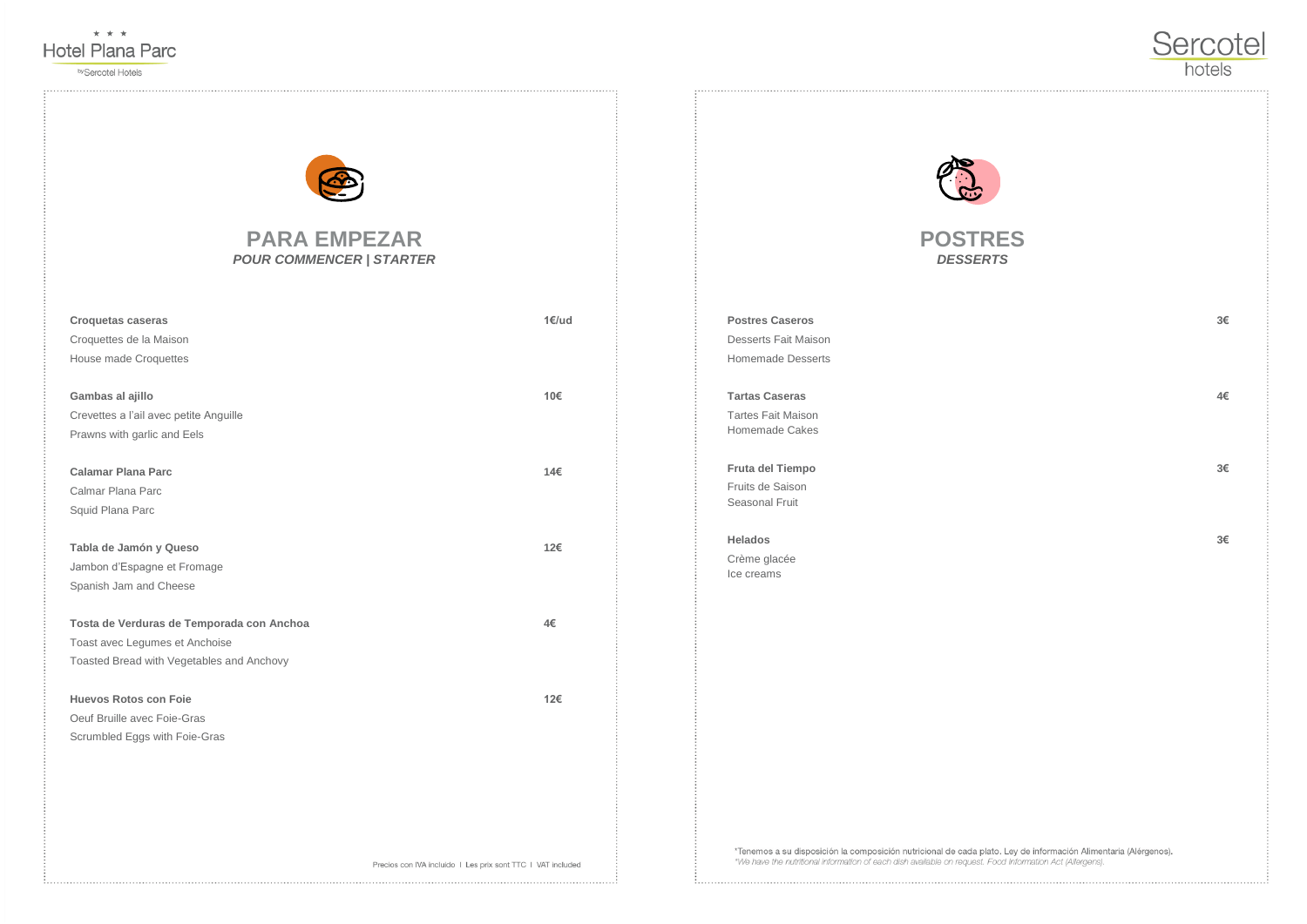

by Sercotel Hotels



| Solomillo Ibérico con reducción de vino tinto          | 10€ |
|--------------------------------------------------------|-----|
| Filet de Porc avec réduction de vin rouge              |     |
| Pork tenderloin with red wine reduction                |     |
|                                                        |     |
| Entrecot Plancha, Roquefort ó Pimienta                 | 15€ |
| Entrecôte Grillé avec Fromage Bleu ou Poivre Sauce     |     |
| Grilled Entrecôte with Roquefort or black Pepper Sauce |     |
|                                                        |     |
| Pechuga de Pollo                                       | 10€ |
| Blanc de poulet grillé                                 |     |
| <b>Grilled Chicken Breast</b>                          |     |
|                                                        |     |
| <b>Chuletas de Cordero</b>                             | 12€ |
| Côtelettes d'Agneau                                    |     |

Lamb Chops



*SALADES | SALADS*

**Ensalada de Queso de Cabra, crujiente de cebolla y Frutos Secos 11€** Salade de fromage de chèvre, oignon croustillant et fruits secs Salad with Goat Cheese, crispy onion and dried fruits

**Ensalada Valenciana 8€** Salade de Valence Valencian Salad

**Ensalada con Langostinos y Aguacate 12€** Salade avec Langoustines et Avocat Salad with prawns and avocado fruit

**Ensalada con Jamón y Virutos de Foie 12€** Salade avec Jambon et Foie-Gras Salad with Spanish Jam and Foie-Gras

\*Tenemos a su disposición la composición nutricional de cada plato. Ley de información Alimentaria (Alérgenos). \*We have the nutritional information of each dish available on request. Food Information Act (Allergens).